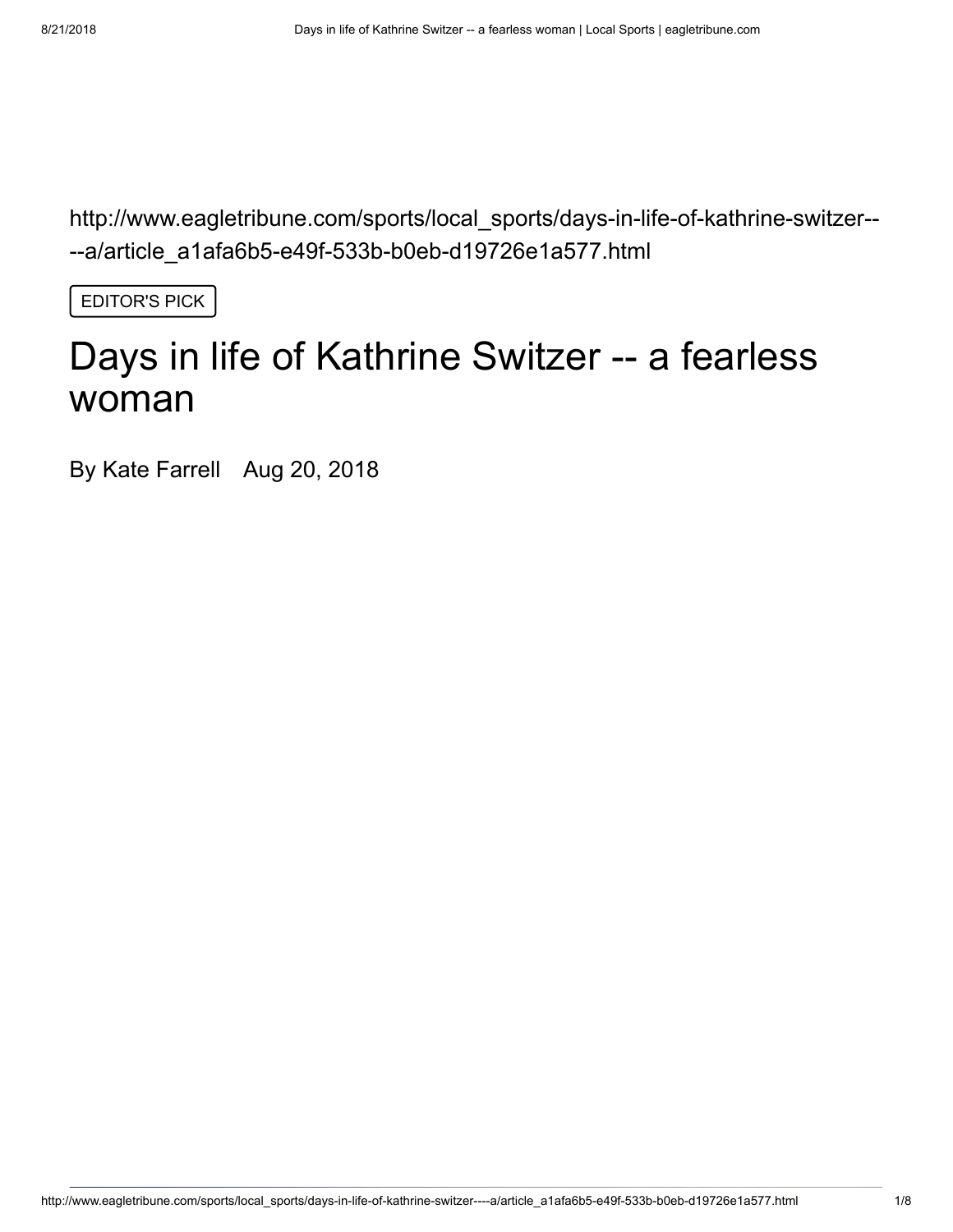

## $\begin{bmatrix} 1 & y & G^+ & in & \mathbb{Q} & \mathbb{Q} \end{bmatrix}$

The ability for women to chase the their dreams can be attributed in part to Kathrine Switzer, the first official woman runner at the Boston **Marathon** 

She continues to inspire others to see the boundaries that society sets for them as obstacles that they can shatter as they reach their full potential.

Switzer said, "People talk about older athletes, older people the way they talked about women 50 years ago. 'You shouldn't do that, you are too weak, you are too fragile, you might hurt yourself. Take it easy,'

"Why take it easy? Just go for it."

Now, Switzer is taking on another leadership role. She has created an organization called 261 Fearless. It uses running as a vehicle to empower and unite women globally through the creation of local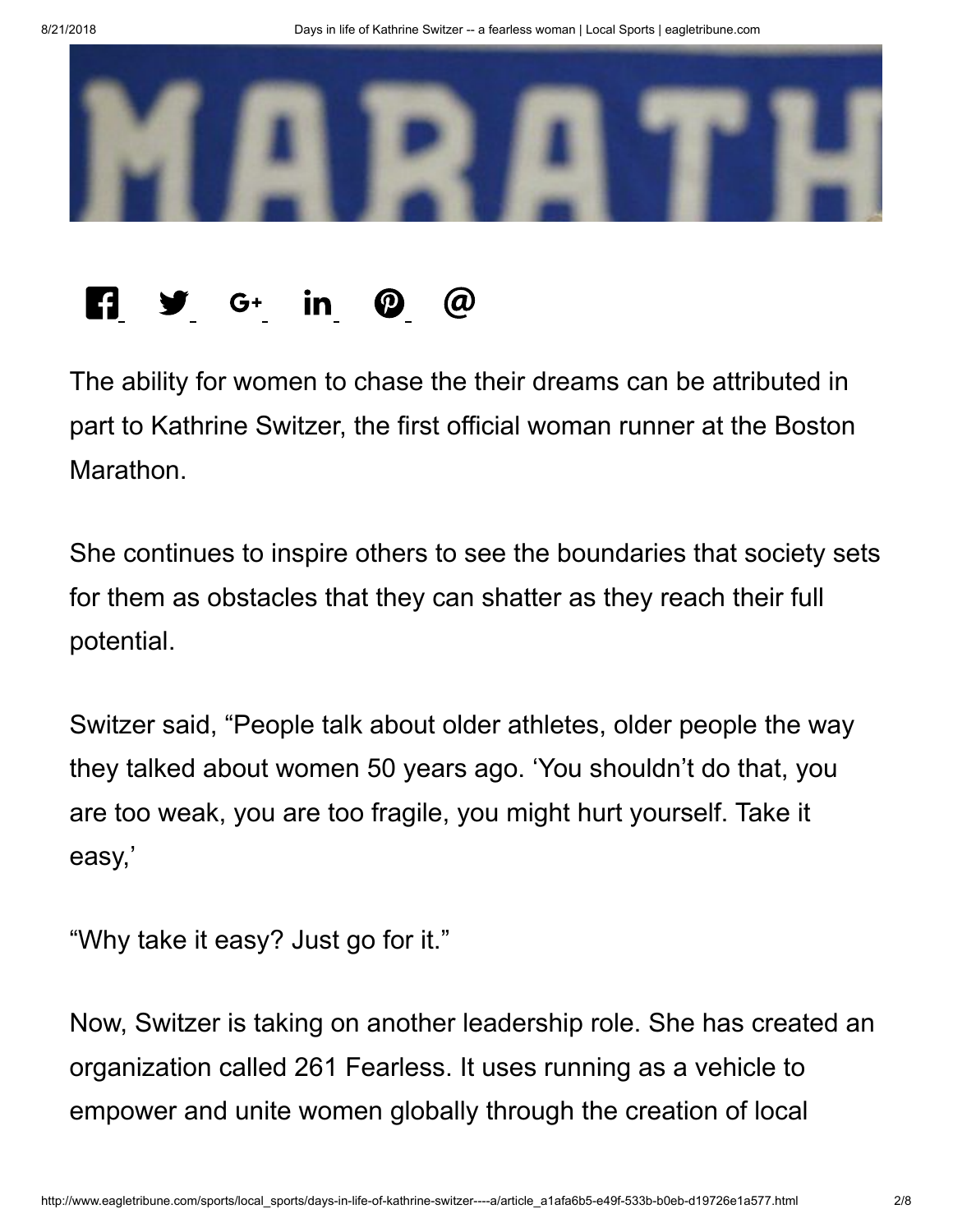clubs, education opportunities, communication platforms, merchandising and events.

Through these networking opportunities, 261 Fearless breaks down the barriers of geography and creates a global community for women runners of all abilities to support and talk to each other, encouraging healthy living and a positive sense of self and fearlessness.

A "day in the life" can vary wildly based on Kathrine's schedule, but her passion and desire to see further change keeps her working tirelessly to promote 261 Fearless.

Her work takes her all over the world:

### **1. Crazy day in Chicago**

4:30 a.m. — The PR team meets me in the lobby at Starbucks, and off we go to a couple of local TV stations.

6 a.m. — We all head out to Grant Park where they are going to start social media content stuff — this is a whole new component. Sometimes they will have a list of questions and want me to answer them all in 11 seconds.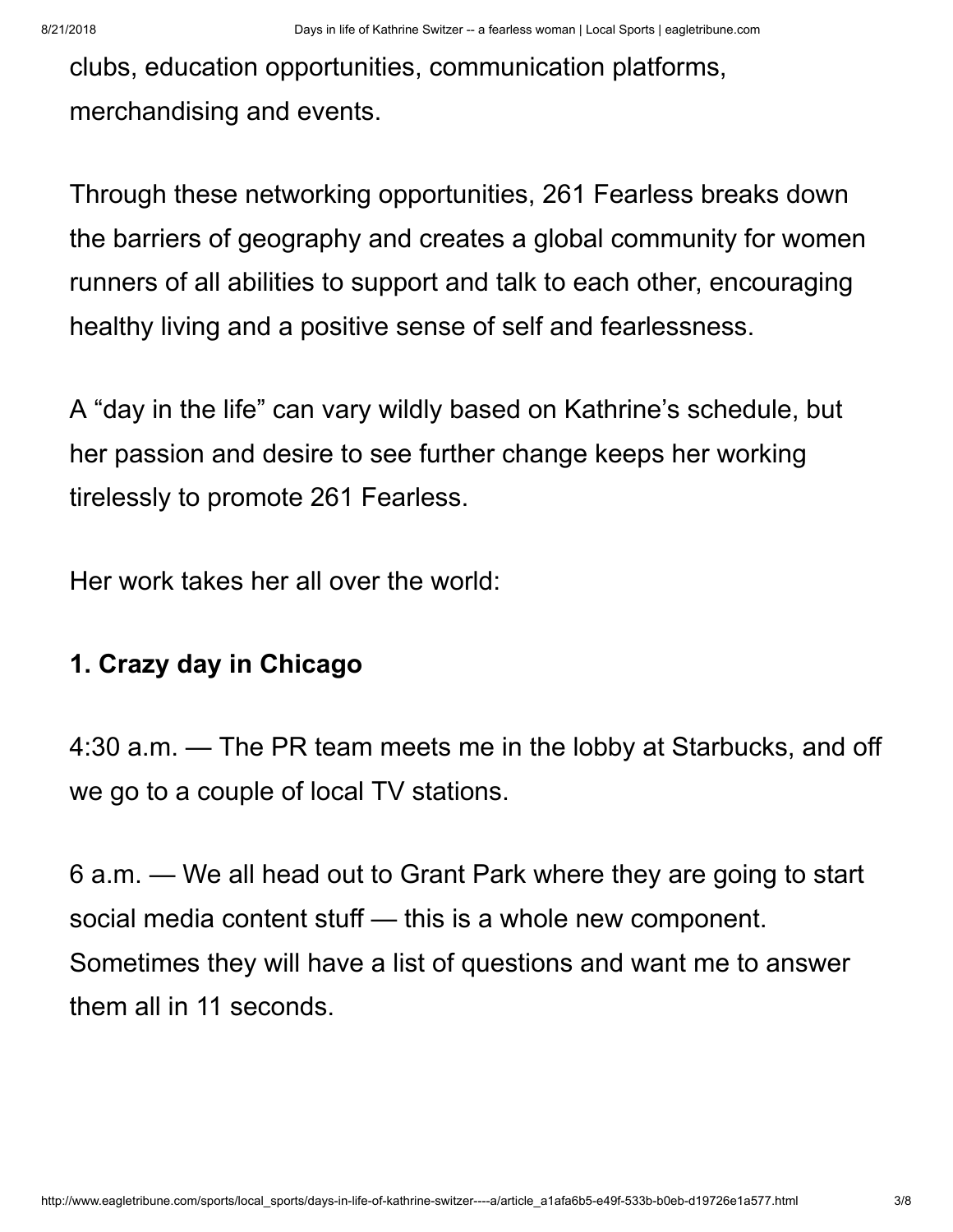7 a.m. — Westin Hotels has a program for their guests where you order up your shoes and your clothes — the fitness concierge decided he is going to interview me — so we get in front of an iconic scene of Chicago, the skyline.

11 a.m. — I might have a couple sponsor meetings (at Humana's corporate offices), and we brainstorm ideas.

1 p.m. — I try to get a run in. Sometimes it doesn't happen at all.

2:30 p.m. — I go to a radio show or we sit down with journalists for a written piece.

5 p.m. — There is a dinner and they want me to speak. Then it's (already) 11 at night. The hardest thing for me is that I just don't have time to keep up with my e-mails. I get 50 or 100 a day. People are impatient when I don't answer them for a long time.

2. Europe for a race

9:30 a.m. — Race

11 a.m. — Speech at the awards ceremony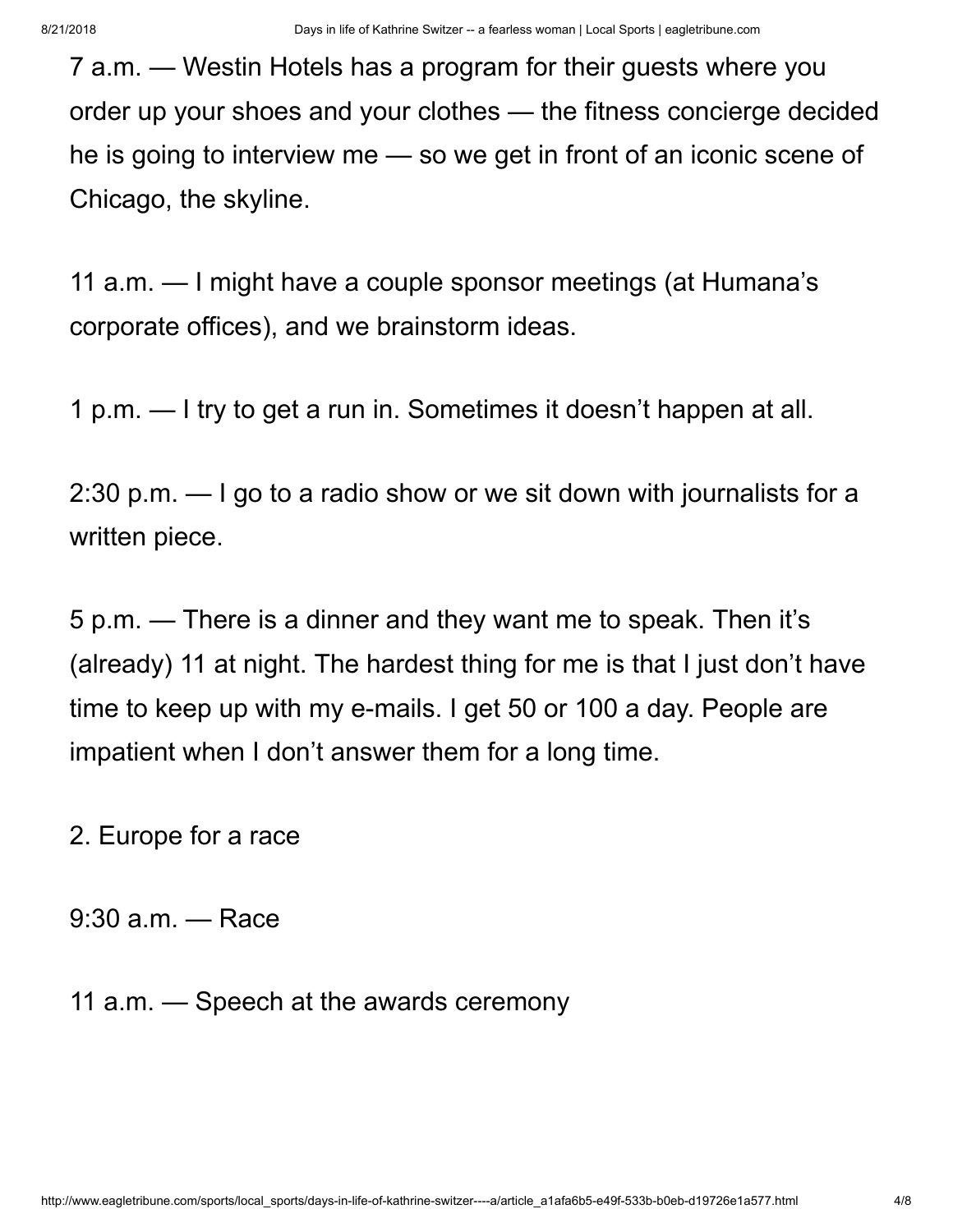Noon — Book signing. Everyone says "When is your next book coming out?" I mean, I have to write the book, right? I don't have a lot of time to write right now.

3 p.m. — We jump on a plane and visit one of our big 261 sponsors — Adidas. They are right near Nuremberg, Germany, so we pile in there by late at night and get something to eat.

Day 2 in Europe

6 a.m. — We get up early and head over to Adidas, where my shoe from the Boston Marathon is ceremonially placed in their museum. Then I get to meet the executives over coffee.

7:30 a.m. — I sign their big guestbook, they call their employees together, and I do a speech. It's a really huge, beautiful campus filled with interesting designers, people from all over the world.

9 a.m. — We go into really intense meetings where we present 261 Fearless and our vision for the future and how Adidas should be involved with us.

Noon — We go down to see Adidas scientists who are there with thermometers and wind gauges. It is stunning what they are doing. They have big torsos of runners that they overheat and then they see where the sweat patterns would be and all kinds of amazing stuff.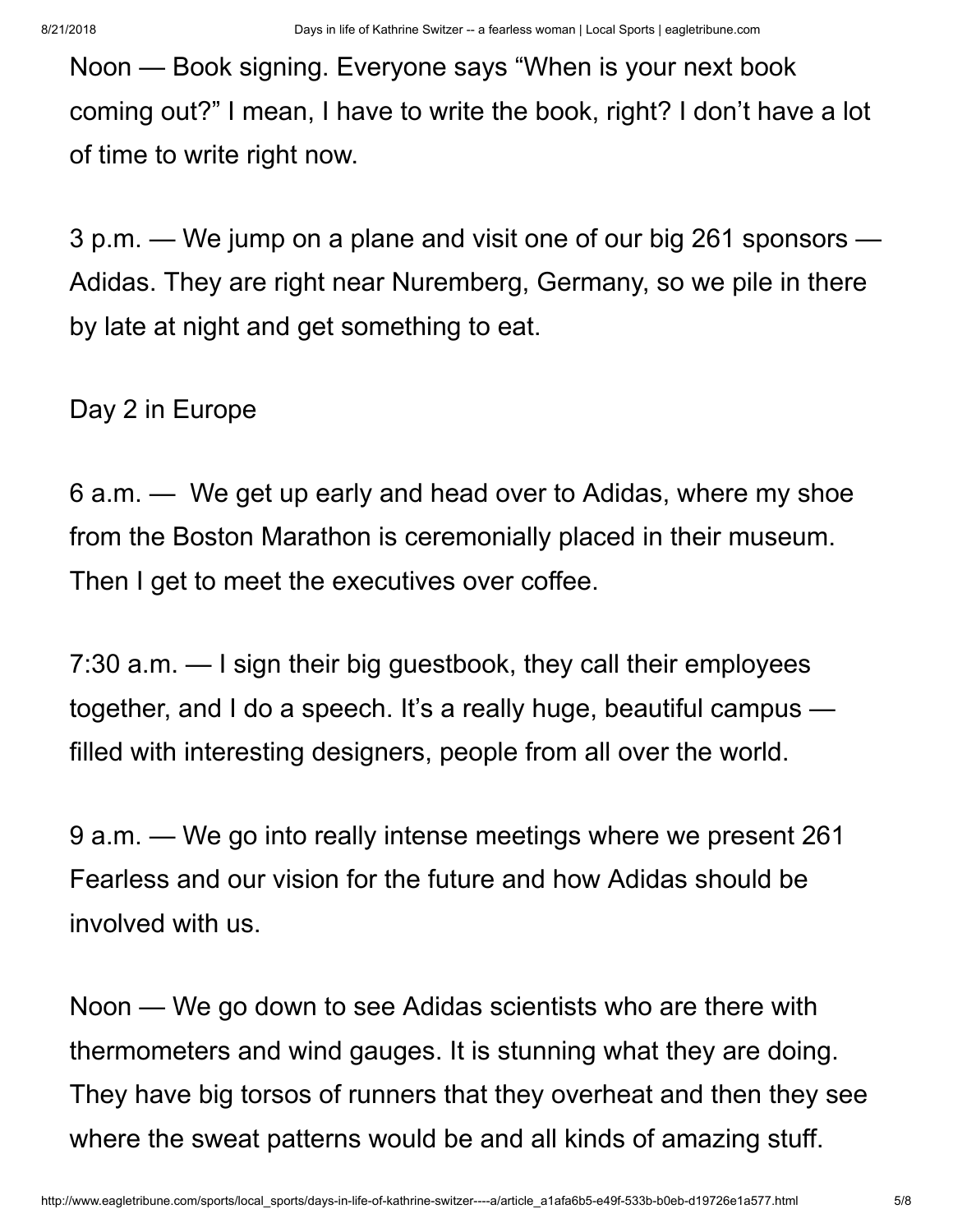3:30 p.m. — I'm winding down and they say no, no, no, we have a whole bunch of people out on the track and they want run with you. The photographers come out to do photo shoots and we run together and get very sweaty.

5 p.m. — We finish off the day by going into the Adidas company store and going shopping and buying all kinds of shoes and gear.

3. Quieter day in New Zealand

10 a.m. — I'm working on applications with the Boston Athletic Association to see if we can apply for charity bibs for next year again. A very vigorous process so we have to have all of our tax documents together, working with our lawyers. We give the reasons why and where this money goes with the charity and how we change women's lives.

1 p.m. — Dealing with lots of media requests

3 p.m. — We have a race in China, the first ever women's international marathon there. The Chinese team needs social media, pictures, press kits, logos, and we have to get it to certain channels because we cannot always get certain (media) into China.